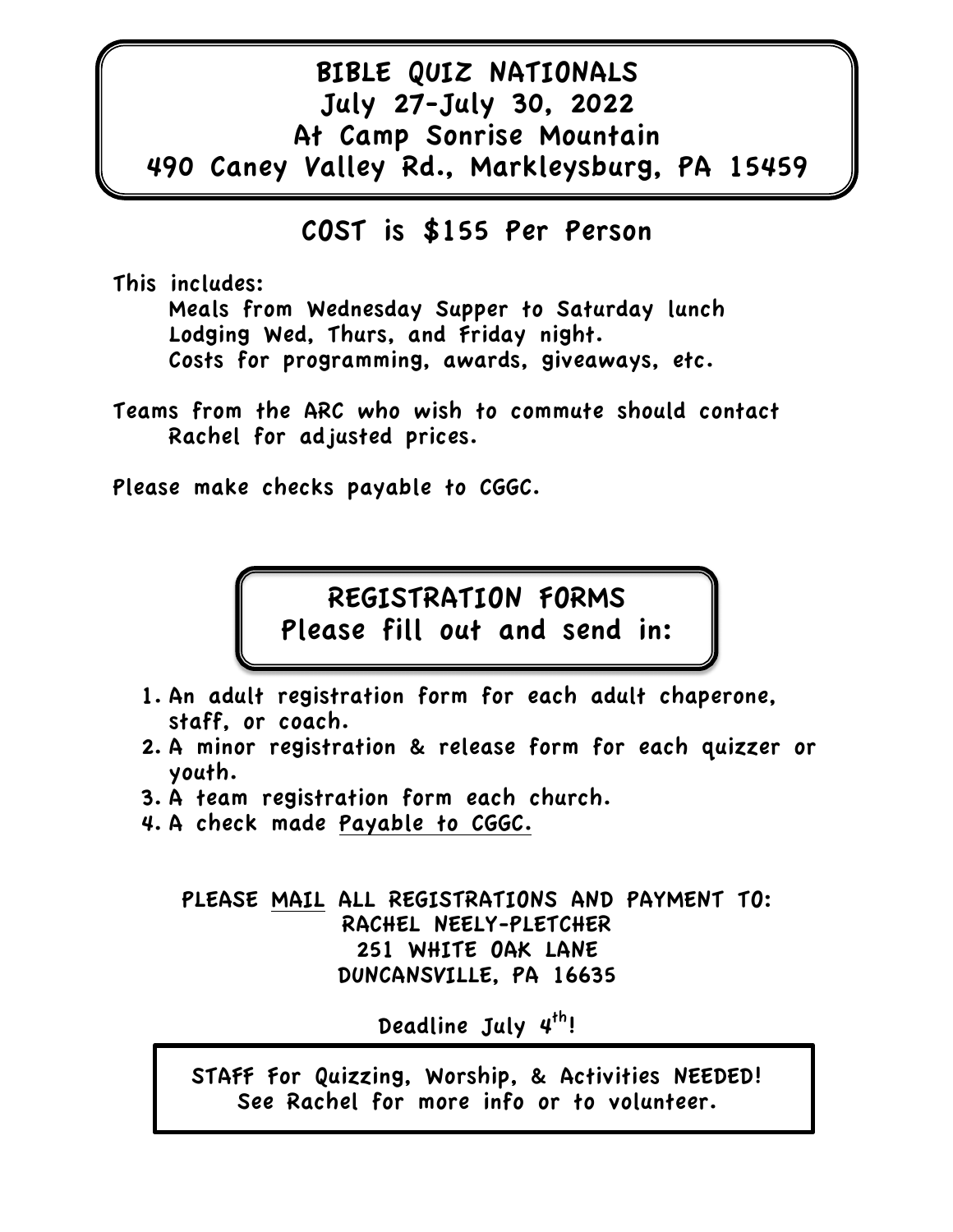#### SCHEDULE:

WEDNESDAY:

- 4:00 Registration Dining Hall
- 5:00 Assembly & Get Acquainted Chapel
- 6:00 Dinner Dining Hall
- 7:00 Coaches Meeting Chapel
- 7:00 Swimming & Free Time Options
- 9:00 Worship & Devotions Chapel
- 11:00 Lights Out in Cabins

THURSDAY & FRIDAY:

- 8:30am Breakfast Dining Hall
- 9:20-3:30pm Quizzing (lunch break at 12 noon)
- 3:30-5:45 Free Time with options of swimming, hiking, basketball, volleyball, playing games, etc.
- 6:00 Dinner Dining Hall
- 7:00 Worship & Devotions Chapel
- 9:30 Campfire and Wrap-up Ampitheater
- 11:30 Lights Out in Cabins

SATURDAY:

- 8:30am Breakfast Dining Hall
- 9:30am Clean up & Coaches Meeting Sunrise Room
- 10am Awards and Wrap Up Chapel
- 11:30 Lunch Dining Hall